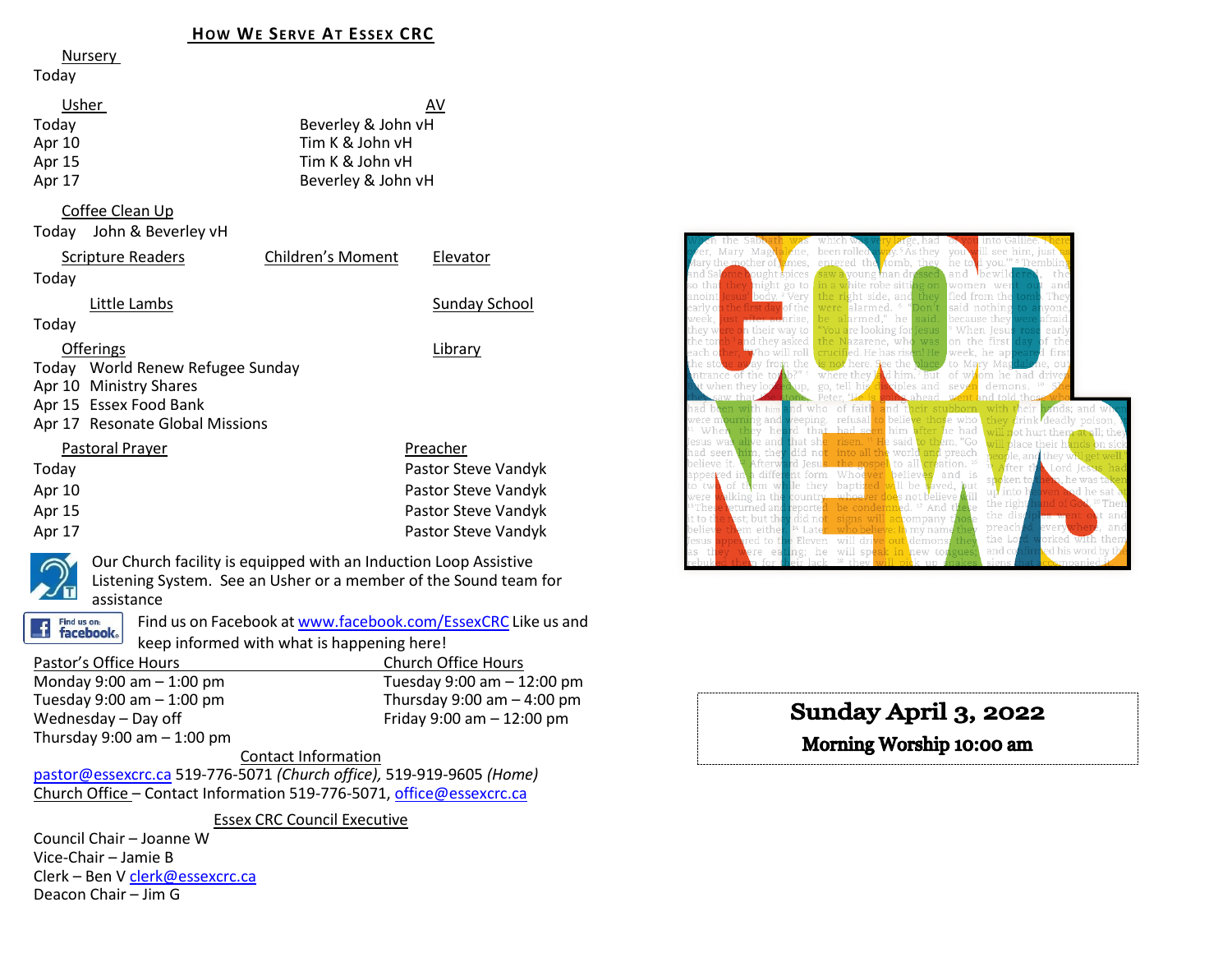Welcome to everyone either here in-person or online to our worship service this morning, especially if you are a guest with us.

Our Church Family

Keep those family members and friends in prayer as they endure with various health issues **Jack D**, **Melissa D**, **Lea H, Anna R, Gerry S, Wilma W, Johanna W** along with our elderly in care homes or those receiving extra support (**Pete & Betty A**, **CoryB**, **DinyK, Nick KSr,John O**and **AnnaP**).

# BIRTHDAY GREETINGS

Congratulations to Matt V (today), Cory B & Breanne S (Mon), Chris B (Tues), Krista S & Wian G (Wed) and Diny K (Thurs). May the Lord bless you!

What is Happening This Week

10:00 am – Fifth Sunday of Lent Morning Worship with Pastor Steve Vandyk in-person or online at Facebook/Essex CRC.

Connection Corner – Sunday at 11:30 am

Youth Online – Sunday at 6:30 pm

GEMS & Cadets – Monday at 6:30 pm

Connection Corner – Monday at 7:00 pm on Zoom

Catechism – Tuesday at 7:00 pm

Connection Corner - Wednesday at 10:00 am

Council – Wednesday at 7:00 pm

Connection Corner – Wednesday 7:00 pm at the home of Andrea S

Youth Connection Corner – Wednesday at 7:00 pm on Zoom

Connection Corner – Saturday at 9:00 am in the Cadet Garage

Next Sunday April 10, 2022

10:00 am – Palm Sunday Morning Worship with Pastor Steve Vandyk inperson or online at Facebook/EssexCRC.

# CHURCH VISITORS

Classis Ontario Southwest Church Visitors will be meeting with the Church Council on **Wednesday April 6, 2022** at 7:00 pm. Members of the congregation who have concerns, questions or comments which they would like to share with the church visitors can contact Pastor Tim Luimes.

Weekly Offerings

Today's offerings are for the **FINANCIAL MINISTRY PLAN** and **WORLD RENEW ~ REFUGEE SUNDAY**

**Deliver Hope to Refugee Families with Today's Offering** - Today is Refugee Sunday. Every day conflict, persecution, and natural disasters force families to flee their homelands in search of safety. Many will face the darkness of rejection and disappointment in their search. Through your gift to the World Renew Refugee Sponsorship and Resettlement Program, you help extend God's love and hope to refugee families as they journey to rebuild their lives here in Canada. To donate, call 1-888-WRLD-RNW or go online to: [www.worldrenew.ca/refugeesunday](http://www.worldrenew.ca/refugeesunday) 

April 10 offering is for Ministry Shares. This offering will provide dollars to fund programs that enable churches to send missionaries around the world, start new churches, train pastors and leaders, use media to spread the gospel and much more.

## THE YOUTH WANT TO SERVE!

**Sunday, April 24th** the Youth will be completing a **service challenge** after church to **help members of our congregation**. Please let us know if you have a job around the house or yard to be done that we could help with! Maybe you need the leaves raked or your garden cleared out? Perhaps you have some stuff to organize or move around in the basement, garage or attic? Maybe you need your RV dusted and cleaned? Ideally the jobs should be around 2-3 hours for a team of 2-4 Youth to help with. Please contact Sandra L.

## COFFEE FELLOWSHIP – TODAY

Today we plan to begin hosting Coffee, Tea and Juice downstairs after the morning service. I am making up the list for coffee clean up. Please contact the church office if you cannot be on the list.

## THE BANNER NEEDS YOU!

The Banner is the CRC's award-winning monthly magazine. It is delivered free in print and online to every household in the CRC, and their annual donation appeal makes it possible. Please support this journalistic ministry and keep the community conversation going. You can give online now at[: www.TheBanner.org/Give](http://www.thebanner.org/Give)

#### JESUS' PALM SUNDAY

Check out the new kids' devotion at [www.kidscorner.net](http://www.kidscorner.net/) Jesus' humble entry into Jerusalem shows that though you are small, you are important to God. In God's kingdom, it doesn't matter how much money you have, or how smart you are, or how important you look to others. Listen now at kidscorner.net and check out all the new content.